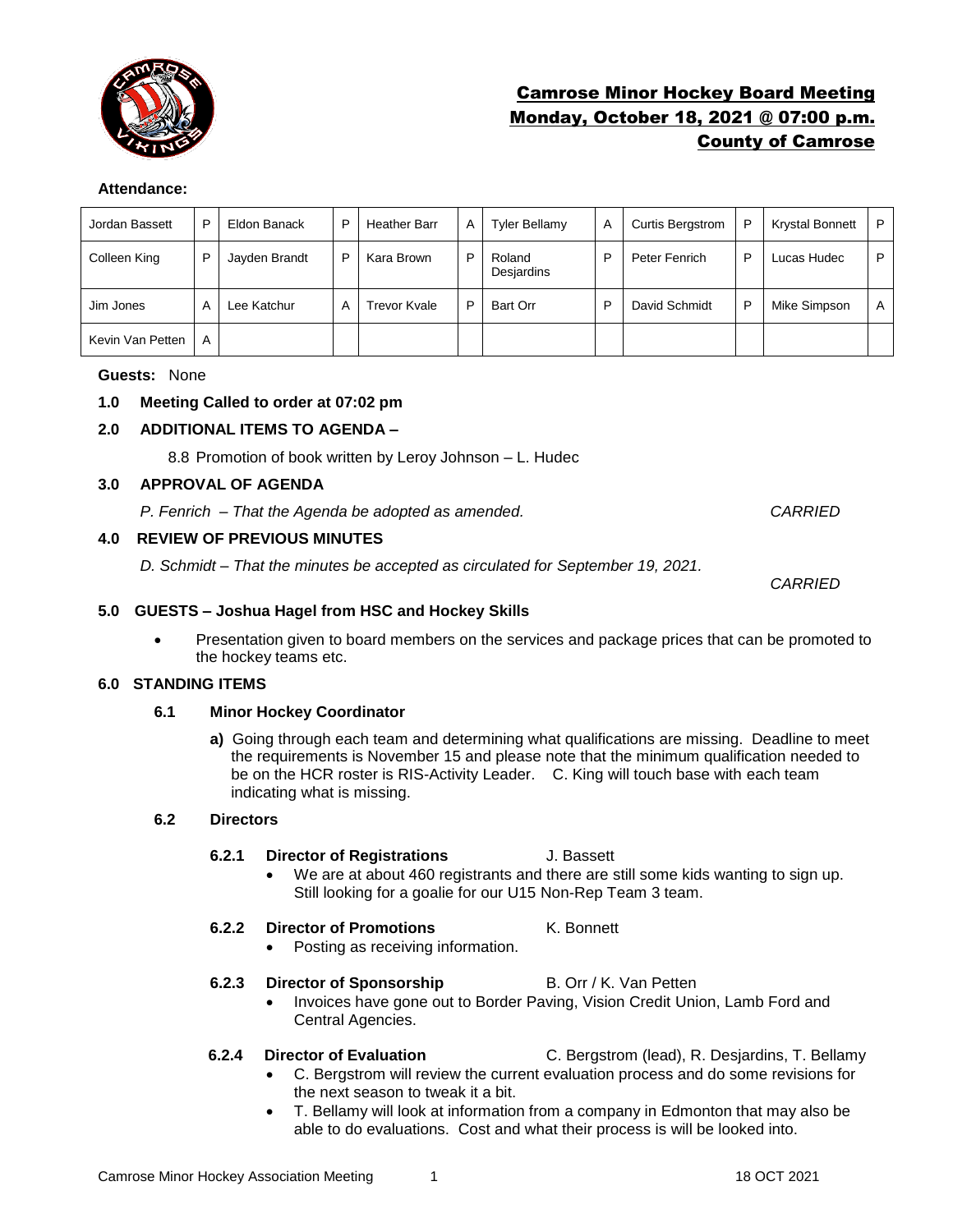### **6.2.5 Director of Equipment** C. King

• Shooter Tutor to be purchased for the Max McLean rink.

## **6.2.6 Director of Discipline** J. Jones / M. Simpson

- Nothing at this time
- **6.2.7 Director of Rep Team (AA, A, B and Female)** E. Banack / P. Fenrich / D. Sheets

*The following coaches were ratified by email:*

| <b>U18 A</b>         | <b>HEAD COACH</b> | <b>BANACK</b>   | <b>WILLIE</b> |
|----------------------|-------------------|-----------------|---------------|
| <b>U15 A</b>         | <b>HEAD COACH</b> | <b>SITLER</b>   | <b>SCOTT</b>  |
| <b>U15B</b>          | <b>HEAD COACH</b> | <b>BOOS</b>     | ED            |
| U15 - NON-REP        | <b>HEAD COACH</b> | <b>CHANASYK</b> | <b>MARK</b>   |
| <b>U13 - TEAM 3</b>  | <b>HEAD COACH</b> | <b>BEESLEY</b>  | <b>JON</b>    |
| $U11 - A$            | <b>HEAD COACH</b> | <b>BELLAMY</b>  | <b>TYLER</b>  |
| U11 - TEAM 3 (B)     | <b>HEAD COACH</b> | <b>MCDONALD</b> | <b>BRAD</b>   |
| <b>U11 - TEAM 4A</b> | <b>HEAD COACH</b> | CRYDERMAN       | <b>BARRY</b>  |
| <b>U11 - TEAM 4B</b> | <b>HEAD COACH</b> | <b>ISLEY</b>    | <b>TYCEN</b>  |

## **6.2.8 Director, Non-Rep Teams**

Into to Hockey Head Coaches need guidance on what the process is for team practices, games, etc. as H. Barr has not been in attendance to any meetings.

## **6.2.9 Director, Coach Mentorship T. Kvale**

• T. Green has sent an email out to all team coaches regarding mentorship.

## **6.2.10 Director of U18** D. Sheets

- U18 A is worried about where they will be placed for league games. Requesting to be put to Tier 4 instead of Tier 3. Will look into this after the week-end games completed.
- U18 AA requesting to host a tournament December  $28 30<sup>th</sup>$  and looking at 16 teams.
- U16 AA doing well with the players they have.

## **6.2.11 Director of U15** L. Katchur (not present)

• Nothing to report

## **6.2.12 Director of U13** J. Jones (Not present)

• No areas of concern.

## **6.2.13 Director of U11** D. Schmidt / P. Fenrich

- Player came back from HSL and was put on the U11 AA team as had been seen by the Evaluation Director at the pre-skates and the was the best fit.
- U11 Non-rep group unaware that there would be travel associated at this level.
- Look into meeting with the U9 Major group at the end of the season to inform them of what to expect at the U11 division.

## **6.2.14 Director of U9 AND U7** K. Brown

- U9 Minor and Major looking for additional ice to break their teams up a bit. C. King will provide the ice slots to them and let the coaches divide whom goes where.
- P. Fenrich, J. Brandt and C. King will help Kara out with this division and look at a mini-tournament in March for these teams.

### **6.2.15 Director of Female Hockey** E. Banack

• Teams currently in tiering and the biggest complaint is their short turn around of posting games etc.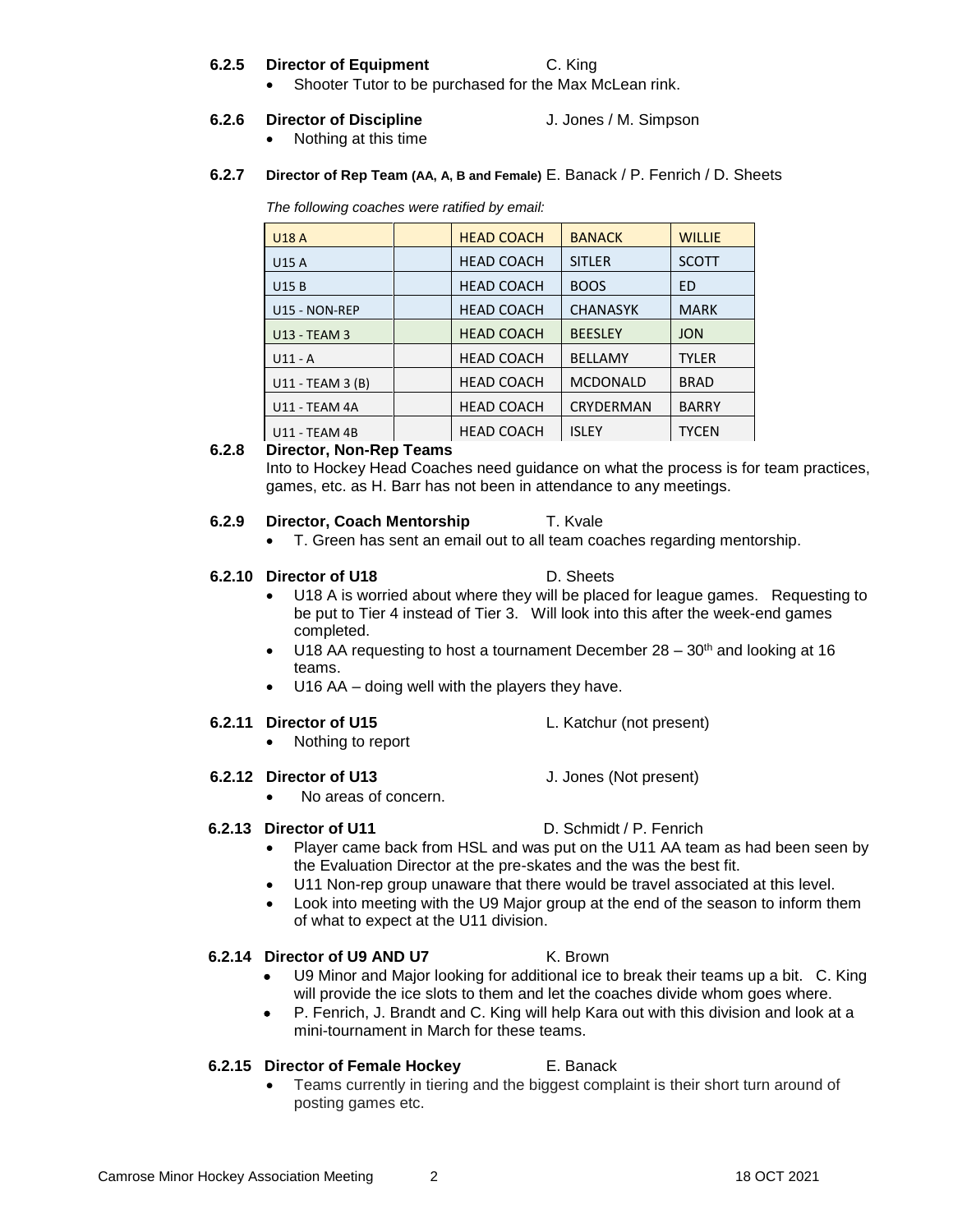### **6.2.16 Referee In Chief L. Hudec**

- Lacking in officials at the 18 30 age group.
- With the U18 AA tournament, there will be the need to reach out to Hockey Alberta to get additional support in the area of refs as there will not be enough in Camrose.
- Will need to apply a higher assigning fee to this tournament

## **7.0 OLD BUSINESS**

## **7.1 Removal of Heather Barr from the board**

*T. Bellamy – That we remove H. Barr from the board due to non-attendance at meetings and no contact made to any board member. CARRIED*

## **7.2 Resignation – M. Simpson**

• Resignation received and accepted from Mike Simpson as he has obtained a job in Prince Albert, SK and will no longer be able to attend out meetings.

### **8.0 NEW BUSINESS**

## **8.1 U18 AA Dressing Room**

- Team requesting a new mat and painting to be done in the room and wondering if CMHA would cover the costs.
- Would be willing to have other teams use the room on week-ends when they are not around.

*B. Orr – That Camrose Minor Hockey cover the costs of room improvements up to \$5000.00 and charge the expense back to the team at \$500.00/year over the next 10 years. Total cost to the team will be \$2500.00 and no other team can use the room. CARRIED*

## **8.2 Appeal Hearing with goalie N. Taylor**

J. Bassett reviewed the outcome of the appeal committee regarding the request that N. Taylor be able to try out for the U18 AA team instead of going to the U16 AA team. Appeal ruled in his favor and he did make the U18 AA team.

### **8.3 Affiliation Process**

• C. King has emailed all teams the information from Hockey Alberta regarding the new tiering grid that has been implemented this year. [Click Here](https://www.hockeyalberta.ca/uploads/source/Bylaws_%26_Policys/SectionBMinorHockey.pdf) Refer to page 52.

### **8.4 Team Hockey Pictures**

• C. King has been in discussion with Prosports Photography and will ask the City of Camrose if we can use the old fitness room to do them in. If things work out, we will get them done the week of November  $8 - 12<sup>th</sup>$  and teams can come in the day that they have practice. A schedule will be drawn up once the details are worked out.

### **8.5 Refund Requests**

- a) Masse U11 Wildcats requested a full refund due to the REP being implemented. She did attend the camps with T. Green.
- b) Johnson, Kianna U13 Wildcats Level was too high for her and decided to pull out
- c) Burlock U15 Wildcats REP implemented and decided to pull out.
	- Current policy indicates that full refund minus administration fees if notified by October 15<sup>th</sup> which was done and as we are still providing hockey, and as it was the City of Camrose that implemented the REP, we will abide by the policy for all three requests.